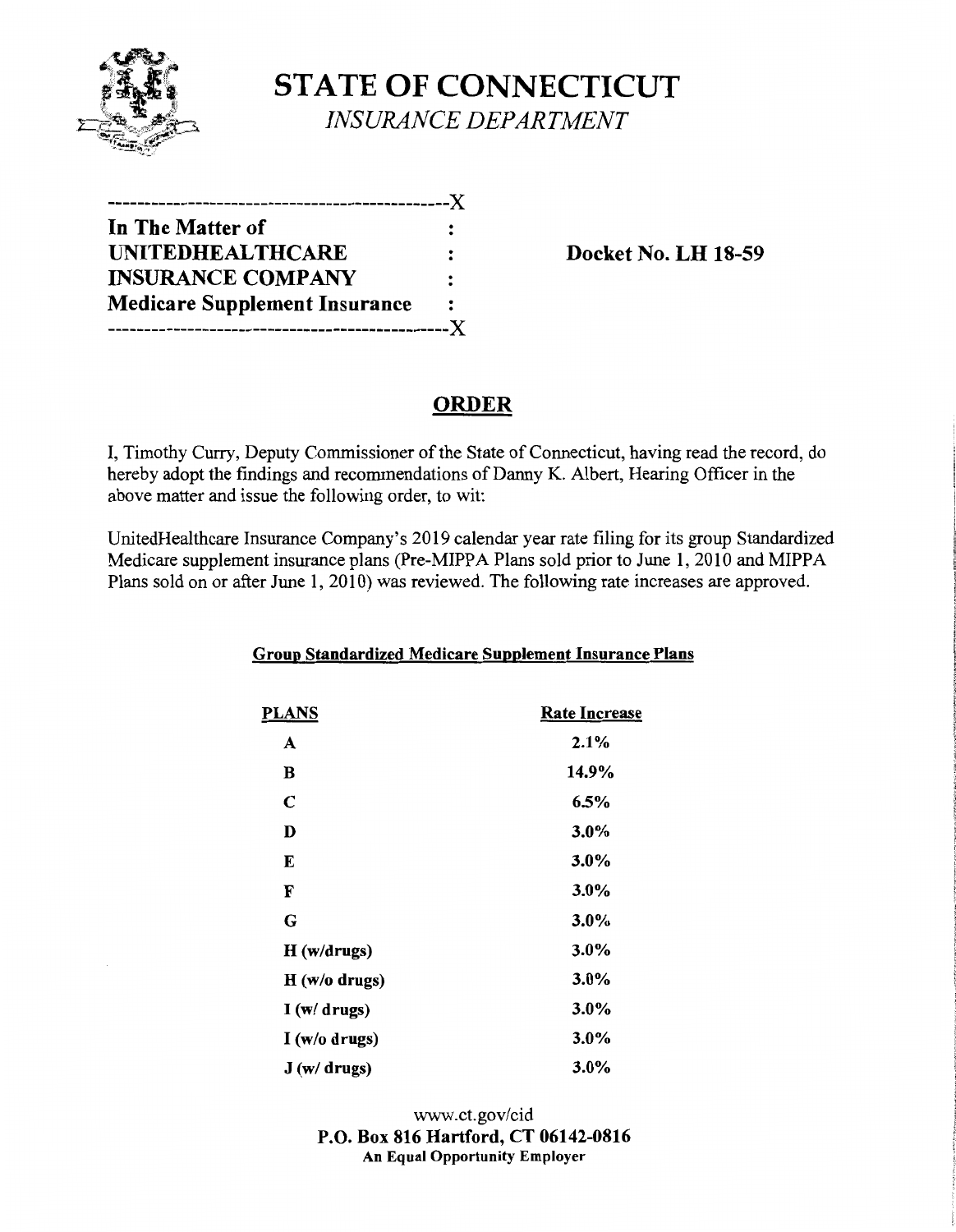| J (w/o drugs) | $3.0\%$ |
|---------------|---------|
| K             | $0.0\%$ |
| L             | $0.0\%$ |
| N             | $3.0\%$ |

The rate increases approved herein for United Healthcare Insurance Company's group Standardized Pre-MIPPA & MIPPA (Medicare Improvements for Patients and Providers Act of 2008) Medicare supplement insurance plans are reasonable in relation to the benefits, estimated claim costs and anticipated loss ratios the company can reasonably expect to realize on its Medicare supplement business.

Dated at Hartford, Connecticut, this 24<sup>th</sup> day of September, 2018.

Timóthy Curry Deputy Commissioner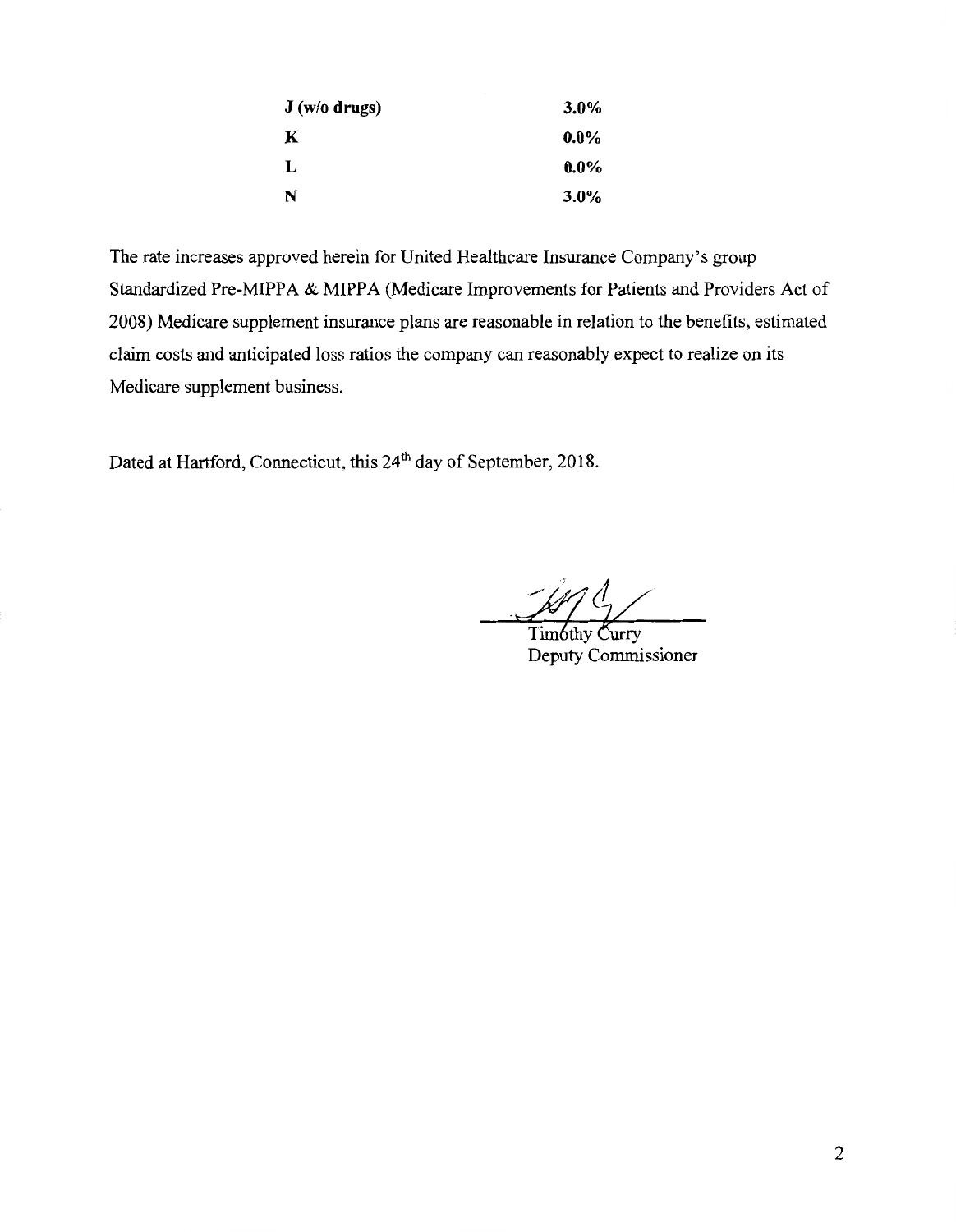

# **STATE OF CONNECTICUT** \< *INSURANCE DEPARTMENT*

----------------------------------------------)( **In The Matter of**  UNITEDHEALTHCARE : Docket No. LH 18-59 **INSURANCE COMPANY Medicare Supplement Insurance**  ----------------------------------------------)(

## **PROPOSED FINAL DECISION**

### I. **INTRODUCTION**

The Insurance Commissioner of the State of Connecticut is empowered to review rates charged for individual and group Medicare supplement policies sold to any resident of this State who is eligible for Medicare. The source for this regulatory authority is contained in Chapter 700c and Section 38a-495a of the Connecticut General Statutes.

After due notice, a hearing was held at the Insurance Department in Hartford on Thursday, September 13, 2018 to consider whether or not the rate increase requested by UnitedHealthcare Insurance Company on its group Standardized Medicare supplement business should be approved.

No individuals from the general public or public officials attended the hearing.

The Director of Actuarial Services for UnitedHealthcare participated in the hearing via speaker phone.

The hearing was conducted in accordance with the requirements of Section 38a-474, Connecticut General Statutes, the Uniform Administrative Procedures Act, Chapter 54 of Section 38a-8-1 et seq. of the Regulations of Connecticut State Agencies.

A Medicare supplement policy is a private health insurance policy sold on an individual or group basis, which provides benefits that are additional to the benefits provided by Medicare. For many years Medicare supplement policies have been highly regulated under both state and federal law to protect the interests of persons eligible for Medicare who depend on these policies to provide additional coverage for the costs of health care.

Effective December 1, 2005, Connecticut amended its program of standardized Medicare supplement policies in accordance with Section 38a-495a of the Connecticut General Statutes, and Sections 38a-495a-1 through 3 8a-495a-21 ofthe Regulations of Connecticut Agencies. This program, which conforms to federal requirements, provides a "core" package of benefits known as Plan A. Insurers may also offer any one or more of eleven other plans (Plans B through N).

Effective January 1, 2006, in accordance with Section 38a-495c of the Connecticut General Statutes (as amended by Public Act 05-20) premiums for all Medicare supplement policies in the state must use community rating. Rates for Plans A through N must be computed without regard to age, gender, previous

> www.ct.gov/cid **P.O. Box 816 Hartford, CT 06142-0816 An Equal Opportunity Employer**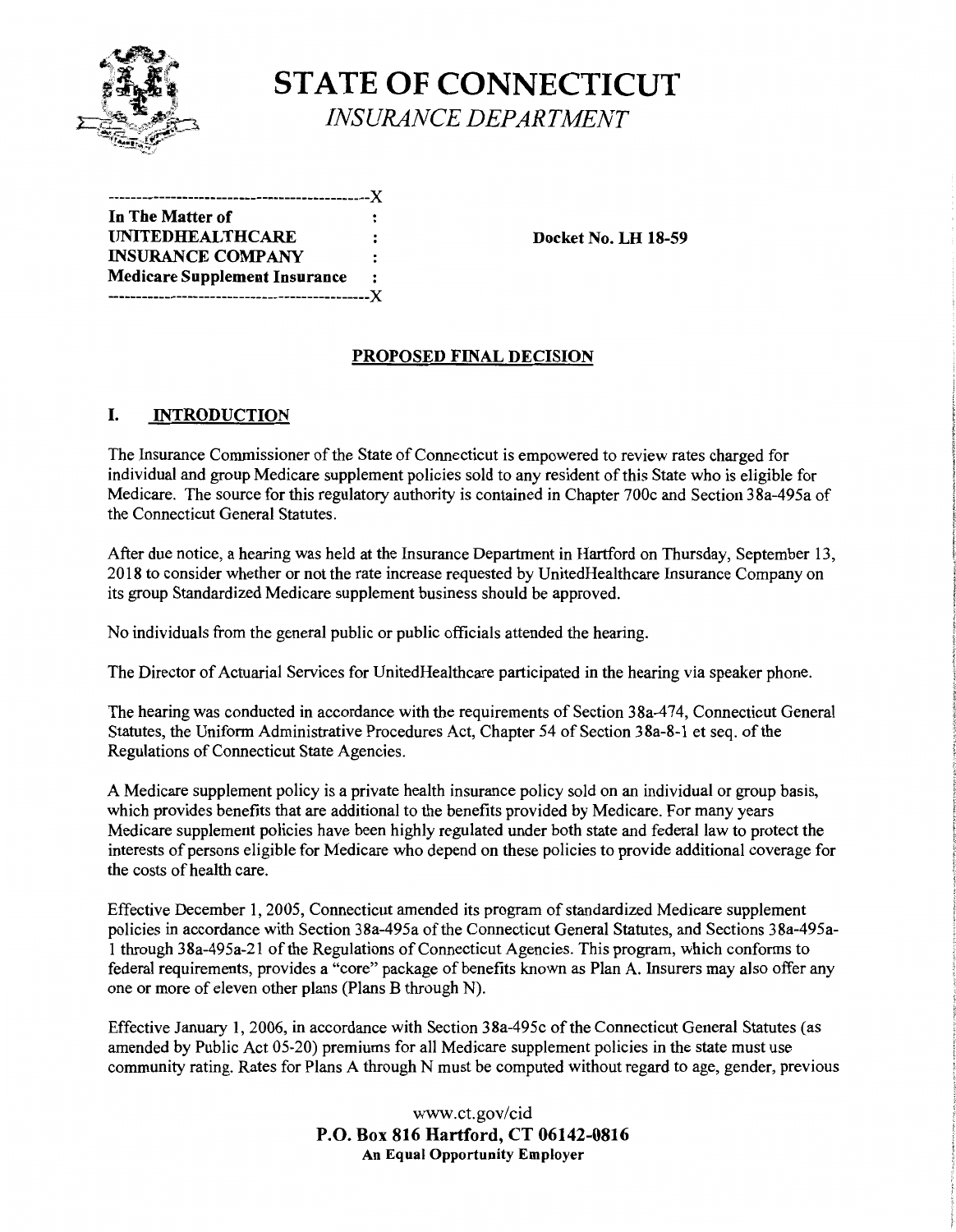claims history or the medical condition of any person covered by a Medicare supplement policy or certificate.

The statute provides that coverage under Plans A through N may not be denied on the basis of age, gender, previous claims history or the medical condition of any covered person. Insurers may exclude benefits for losses incurred within six months from the effective date of coverage based on a pre-existing condition.

Effective October 1, 1998, carriers that offer Plan B or Plan C must make these plans as well as Plan A, available to all persons eligible for Medicare by reason of disability.

Insurers must also make the necessary arrangements to receive notice of all claims paid by Medicare for their insureds so that supplement benefits can be computed and paid without requiring insureds to file claim forms for such benefits. This process of direct notice and automatic claims payment is commonly referred to as "piggybacking" or "crossover".

Sections 38a-495 and 38a-522 of the Connecticut General Statutes, and Section 38a-495a-10 of the Regulations of Connecticut Agencies, state that individual and group Medicare supplement policies must have anticipated loss ratios of 65% and 75%, respectively. Under Sections 38a-495-7 and 38a-495a-10 of the Regulations of Connecticut Agencies, filings for rate increases must demonstrate that actual and expected losses in relation to premiums meet these standards, and anticipated loss ratios for the entire future period for which the requested premiums are calculated to provide coverage must be expected to equal or exceed the appropriate loss ratio standard.

Section 38a-473 of the Connecticut General Statutes provides that no insurer may incorporate in its rates for Medicare supplement policies factors for expenses that exceed 150% of the average expense ratio for that insurer's entire written premium for all lines of health insurance for the previous calendar year.

#### **II. FINDING OF FACT**

After reviewing the exhibits entered into the record of this proceeding, the testimony of the witnesses, and utilizing the experience, technical competence and specialized knowledge of the Insurance Department, the undersigned makes the following findings of fact:

#### General

UnitedHealthcare was granted rate increases on its Connecticut Medicare Supplement AARP Standardized block of business for 2018. The current filing for 2019 rates request the following increases:

|                  | Current 2018         | Proposed 2019        | Diff.               |
|------------------|----------------------|----------------------|---------------------|
| Plan             | <b>Monthly Rates</b> | <b>Monthly Rates</b> | $\frac{(\%)}{(\%)}$ |
| A                | \$154.25             | \$157.50             | 2.1%                |
| B                | \$221.75             | \$254.75             | 14.9%               |
| C                | \$323.75             | \$344.75             | 6.5%                |
| D                | \$223.25             | \$230.00             | 3.0%                |
| E                | \$224.00             | \$230.75             | 3.0%                |
| F                | \$241.50             | \$248.75             | 3.0%                |
| G                | \$224.25             | \$231.00             | 3.0%                |
| $H$ (with $Rx$ ) | \$316.50             | \$326.00             | 3.0%                |
|                  |                      |                      |                     |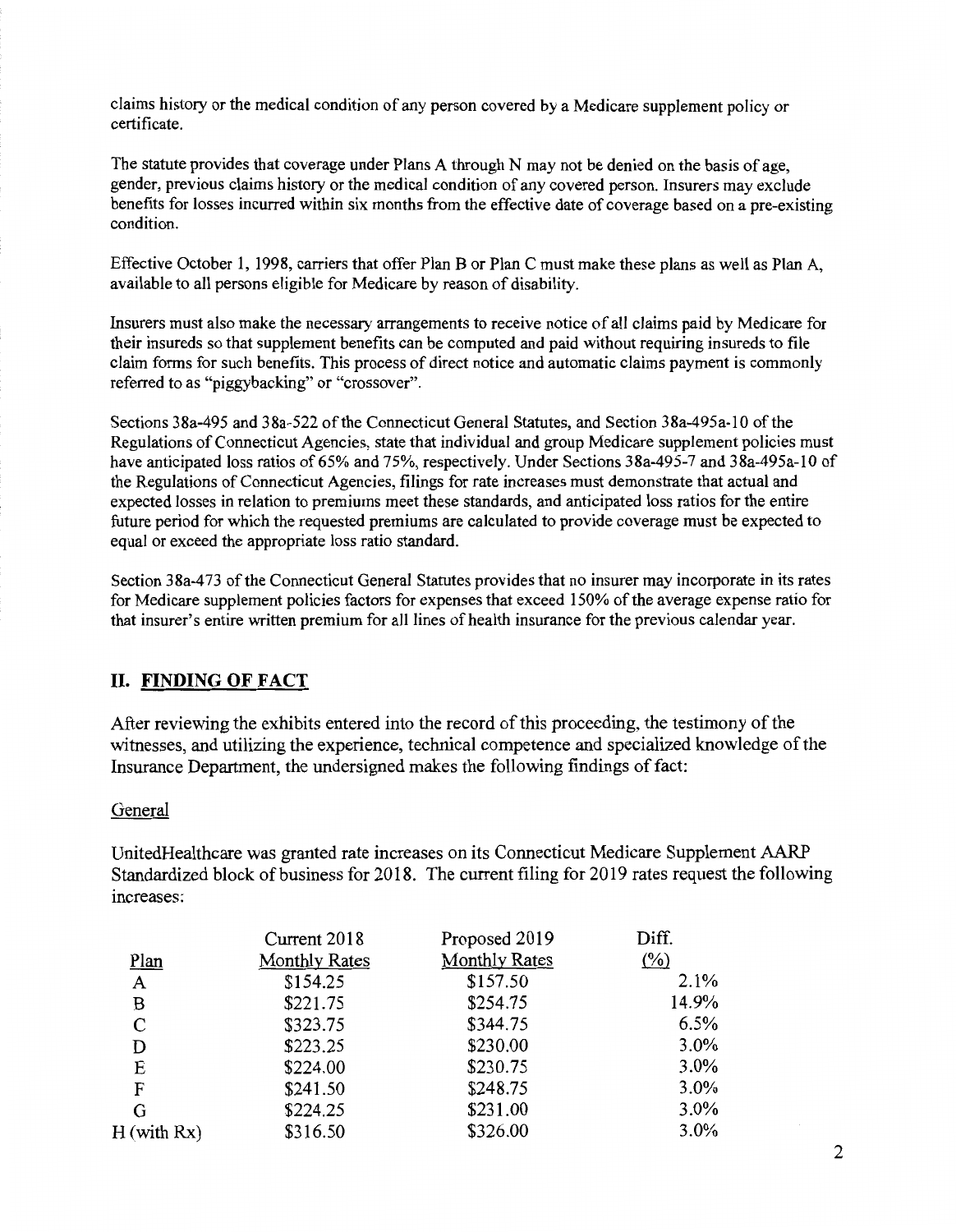| \$219.00 | \$225.50 | $3.0\%$ |
|----------|----------|---------|
| \$320.00 | \$329.75 | $3.0\%$ |
| \$221.75 | \$228.50 | $3.0\%$ |
| \$384.50 | \$396.00 | $3.0\%$ |
| \$242.75 | \$250.00 | $3.0\%$ |
| \$65.50  | \$65.50  | $0.0\%$ |
| \$125.50 | \$125.50 | $0.0\%$ |
| \$158.00 | \$162.75 | $3.0\%$ |
|          |          |         |

UnitedHealthcare calculated the Medicare Part A trend as follows:

|                               | 2016     | 2017    | 2018    | 2019    |
|-------------------------------|----------|---------|---------|---------|
| Medicare Part A Deductible    | \$1,288  | \$1,316 | \$1,340 | \$1,376 |
| % Change in Part A Deductible | 2.2%     | 2.2%    | $1.8\%$ | 2.7%    |
| Utilization Trend             | $-1.3\%$ | 2.5%    | $1.0\%$ | 1.5%    |
| Composite Trend               | $0.9\%$  | 4.7%    | 2.9%    | $4.2\%$ |

UnitedHealthcare's standardized plans prior to June 1, 2010 cover approximately 34,880, with an additional 65,203 covered under the new MIPPA plan. The standardized MIPPA plans are available on a group basis under a group policy issued to the American Association of Retired Persons (AARP).

UnitedHealthcare certified that the expense factors, within the proposed rates, are in compliance with section 38a-473, C.G.S.

The Connecticut loss ratios for the standardized block of business are as follows:

| <u>Plan</u>  | 2015   | 2016  | 2017  |
|--------------|--------|-------|-------|
| A            | 80.3%  | 74.7% | 75.8% |
| B            | 88.3%  | 91.3% | 87.2% |
| $\mathsf{C}$ | 82.8%  | 78.6% | 81.9% |
| D            | 86.0%  | 80.5% | 89.3% |
| E            | 87.5%  | 79.7% | 87.8% |
| F            | 81.8%  | 77.2% | 77.4% |
| G            | 94.4%  | 80.9% | 79.3% |
| H            | 100.1% | 84.2% | 77.2% |
| I            | 84.5%  | 83.0% | 83.8% |
| J            | 77.3%  | 75.4% | 77.6% |
| K            | 70.7%  | 88.7% | 71.6% |
| L            | 71.6%  | 72.8% | 72.6% |
| N            | 77.3%  | 70.3% | 73.1% |
| Total        | 80.8%  | 76.6% | 77.7% |